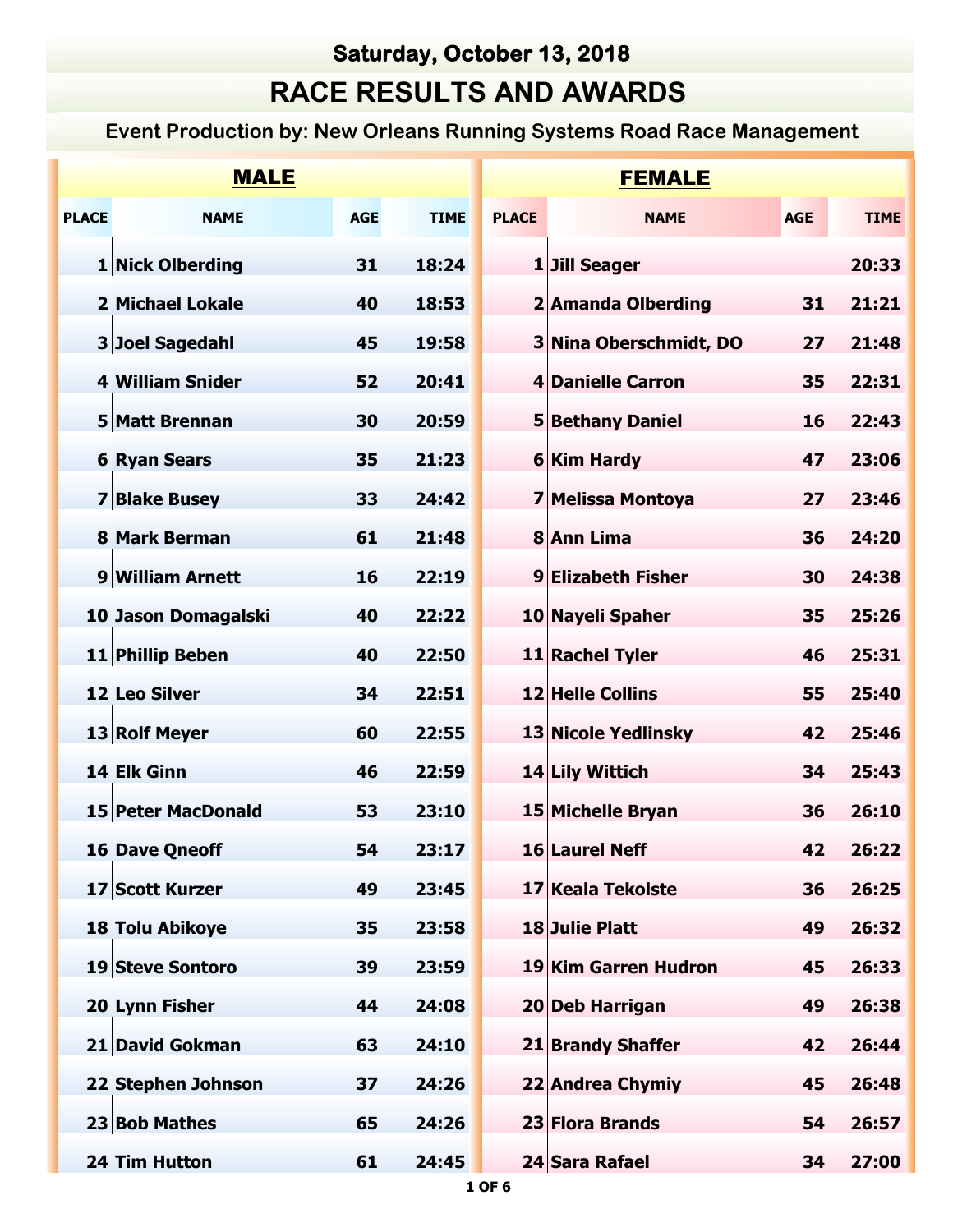| <b>PLACE</b> | <b>NAME</b>             | <b>AGE</b> | <b>TIME</b> | <b>PLACE</b> | <b>NAME</b>              | <b>AGE</b> | <b>TIME</b> |
|--------------|-------------------------|------------|-------------|--------------|--------------------------|------------|-------------|
|              | 25 Alister Hutten       | 31         | 24:45       |              | 25 Toni Coverrero        | 49         | 27:01       |
|              | 26 Kotagiri             | 38         | 26:53       |              | <b>26 Jennifer Dewar</b> | 42         | 27:02       |
|              | 27 Jeremy Sayre         | 45         | 24:57       |              | 27 Yinka Owolabi         | 35         | 27:04       |
|              | <b>28 Rob Price</b>     | 46         | 25:31       |              | 28 E. Ashley Sunoega     | 31         | 27:28       |
|              | 29 Mario Espindola      | 40         | 25:17       |              | 29 Elizabeth Landman     | 37         | 27:30       |
|              | <b>30 David Rafael</b>  | 30         | 25:51       |              | <b>30 Cate Heil</b>      | 25         | 27:43       |
|              | 31 Jacob Bryum          | 34         | 26:03       |              | <b>31 Laurie Sadler</b>  | 49         | 27:55       |
|              | <b>32 Chad Carron</b>   | 35         | 26:13       |              | 32 Jill Duffield         | 68         | 28:05       |
|              | 33 Sachin Magrayi       | 39         | 26:19       |              | 33 Kati Beben            | 38         | 28:06       |
|              | <b>34 Jerry Sadler</b>  | 49         | 26:30       |              | 34 Santina Wheat         | 35         | 28:15       |
|              | 35 Brad Ramsey          | 41         | 26:31       |              | 35 Donna Plieman         | 49         | 29:02       |
|              | 36 Del Bolin            | 35         | 26:32       |              | 36 Karissa Sanchez Traka | 31         | 29:10       |
|              | 37 Joseph Conklin       | 37         | 26:36       |              | <b>37 Amanda Carnes</b>  | 35         | 29:15       |
|              | <b>38 Robert Bales</b>  | 50         | 26:42       |              | 38 Abby J. Fleenez       | 12         | 29:24       |
|              | 39 Daniel Perl          | 32         | 26:52       |              | 39 Sarah Nosari          | 40         | 29:30       |
|              | <b>40 Ronnie Wong</b>   | 42         | 26:53       |              | 40 Melanie Southard      | 41         | 29:42       |
|              | 41 Todd Shaffer         | 52         | 26:54       |              | 41 Jennifer Bang         | 43         | 30:30       |
|              | <b>42 Todd Sonteg</b>   | 42         | 27:08       |              | 42 Mandi Griffin         | 38         | 30:50       |
|              | 43 Douglas Spotts       | 51         | 27:10       |              | 43 Erica Hansen          | 39         | 30:53       |
|              | <b>44 Randy Brown</b>   | 62         | 27:17       |              | 44 Rucha Patel           | 30         | 30:58       |
|              | 45 Michael Truesdell    | 58         | 27:29       |              | 45 Dolapo Babalola       | 47         | 31:00       |
|              | <b>46 Parker Durran</b> | 50         | 27:20       |              | 46 Brenda Baer           | 58         | 31:08       |
|              | 47 Scott Bender         | 49         | 27:25       |              | 47 Katie Oppenlander     | 28         | 31:23       |
|              | <b>48 Samue Ferreri</b> | 54         | 27:40       |              | 48 Amanda Deel           | 41         | 31:32       |
|              | 49 Jacob Hell           | 27         | 27:43       |              | 49 Julianna Reece        | 48         | 31:33       |
|              | <b>50 Michael Yim</b>   | 42         | 27:08       |              | <b>50 Valorie Parker</b> | 28         | 31:44       |
|              | 51 Greg Zentson         | 25         | 27:36       |              | 51 Ariel Hoffman         | 28         | 32:00       |
|              | <b>52 Chris Wittich</b> | 35         | 27:56       |              | 52 Jean Tsigonis         | 66         | 32:00       |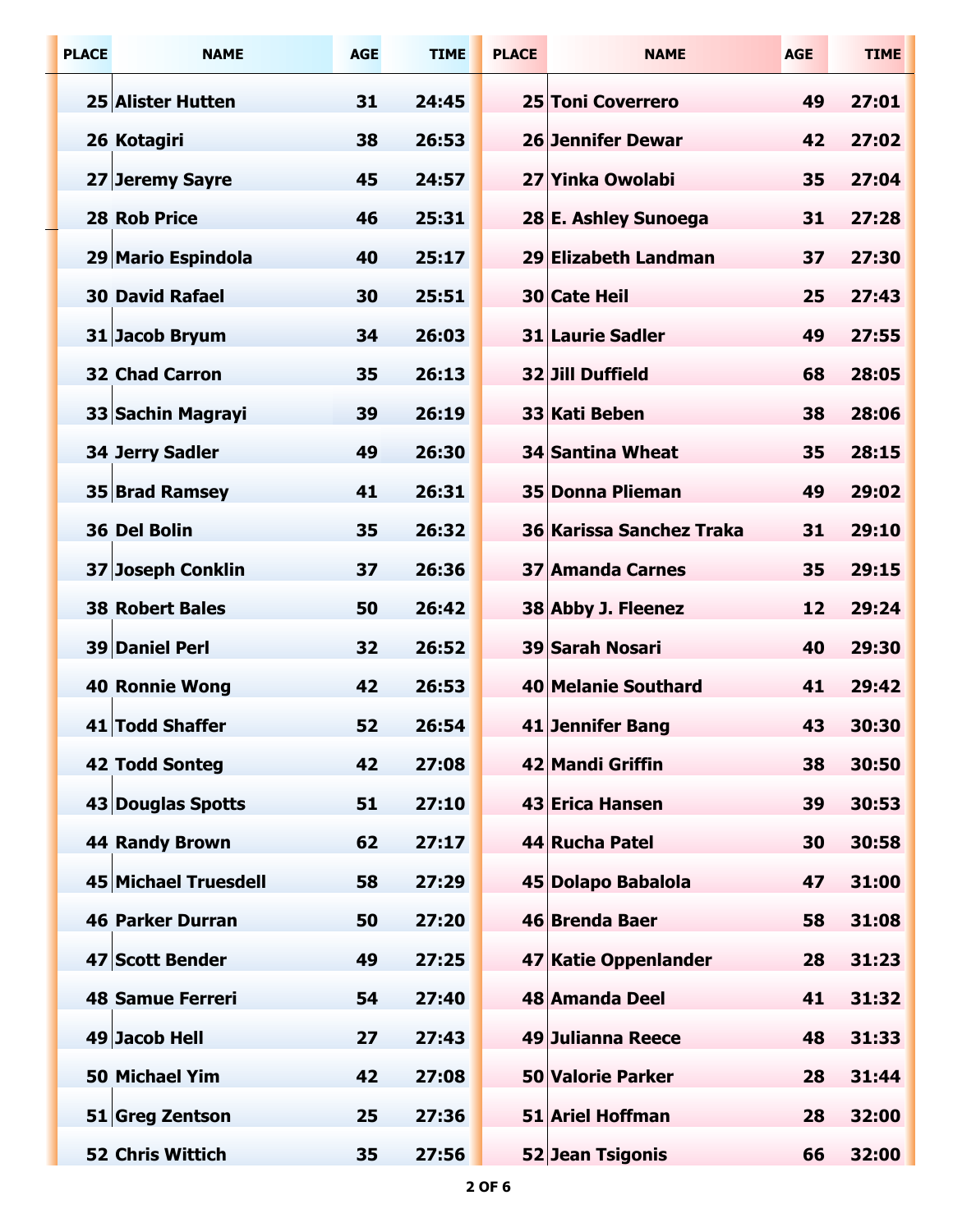| <b>PLACE</b> | <b>NAME</b>               | <b>AGE</b> | <b>TIME</b> | <b>PLACE</b> | <b>NAME</b>                     | <b>AGE</b> | <b>TIME</b> |
|--------------|---------------------------|------------|-------------|--------------|---------------------------------|------------|-------------|
|              | 53 Kyle Trauth            | 38         | 28:57       |              | 53 Katie Tsigonis               | 37         | 32:00       |
|              | 54 Joseph Speaker         | 34         | 28:57       |              | 54 Kristen Blue                 | 40         | 32:00       |
|              | 55 Nick Kerr              | 26         | 28:59       |              | <b>55 Danielle Girellenberg</b> | 40         | 32:02       |
|              | <b>56 Brian Port</b>      | 63         | 29:01       |              | 56 Vicki Bertka                 | 61         | 32:14       |
|              | 57 Nick Rosenfold         | 33         | 27:45       |              | 57 Amber Lin                    | 9          | 32:37       |
|              | <b>58 James Pruenal</b>   | 63         | 29:14       |              | 58 Pallari Mukkamala            | 32         | 32:40       |
|              | 59 Mike Adams             | 46         | 29:15       |              | 59 Kimberly Becher              | 38         | 32:49       |
|              | <b>60 Dennis O'Connor</b> | 65         | 29:16       |              | 60 Abigail Holman               | 19         | 33:00       |
|              | 61 Antonio Jimenez        | 59         | 29:28       |              | 61 Taylor Fagan                 | 36         | 33:16       |
|              | <b>62 Chintan Shah</b>    | 38         | 29:30       |              | 62 Christina Chavez Johnson     | 36         | 33:50       |
|              | 63 Sergio Sanenez         | 32         | 30:10       |              | 63 Margo Cain                   | 54         | 33:49       |
|              | <b>64 Kevin Kurehara</b>  | 61         | 30:16       |              | 64 Emily Holman                 | 18         | 33:59       |
|              | 65 Mickel Granlieu        | 68         | 30:38       |              | 65 J. Ruple                     | 33         | 34:05       |
|              | 66 Lawary C.              | 52         | 30:47       |              | 66 Cathy Rossi                  | 57         | 34:06       |
|              | 67 Alan Atfeh             | 36         | 30:56       |              | 67 Inna Gutman                  | 39         | 34:12       |
|              | <b>68 Cary Specht</b>     | 29         | 30:27       |              | 68 Laura Bazzewski              | 33         | 34:26       |
|              | 69 Jim Carroll            | 58         | 30:58       |              | 69 Laura Morris                 | 37         | 34:24       |
|              | <b>70 Kenton Kamp</b>     | 52         | 31:08       |              | 70 Nupur Daskottar              | 47         | 34:27       |
|              | 71 Jason Griffin          | 40         | 31:20       |              | 71 Marta Schrieber              | 66         | 35:30       |
|              | <b>72 Dee L</b>           | 41         | 31:32       |              | 72 Shu Wang                     | 57         | 34:57       |
|              | 73 Patrick Tufts          | 48         | 32:07       |              | 73 Jen Oberston                 | 46         | 35:00       |
|              | <b>74 Greg Kirschner</b>  | 61         | 32:21       |              | 74 Rebecca Dehoek               | 37         | 35:11       |
|              | 75 Dale Ernster           | 63         | 32:45       |              | 75 Linda Schuman                | 60         | 35:12       |
|              | 76 Ed Okeson              | 62         | 33:14       |              | <b>76 Caroline Pahk</b>         | 39         | 35:20       |
|              | 77 Ruben Croes            | 60         | 33:45       |              | <b>77 Amber Vestes</b>          | 38         | 35:30       |
|              | <b>78 Joe Ruple</b>       | 33         | 34:05       |              | 78 Allene Gagiliana             | 52         | 35:43       |
|              | 79 Chienlonglin           | 45         | 34:45       |              | 79 Blanka D.                    | 42         | 35:55       |
|              | 80 McDougall              | 54         | 34:43       |              | 80 Charlotte Johnson            | 42         | 35:57       |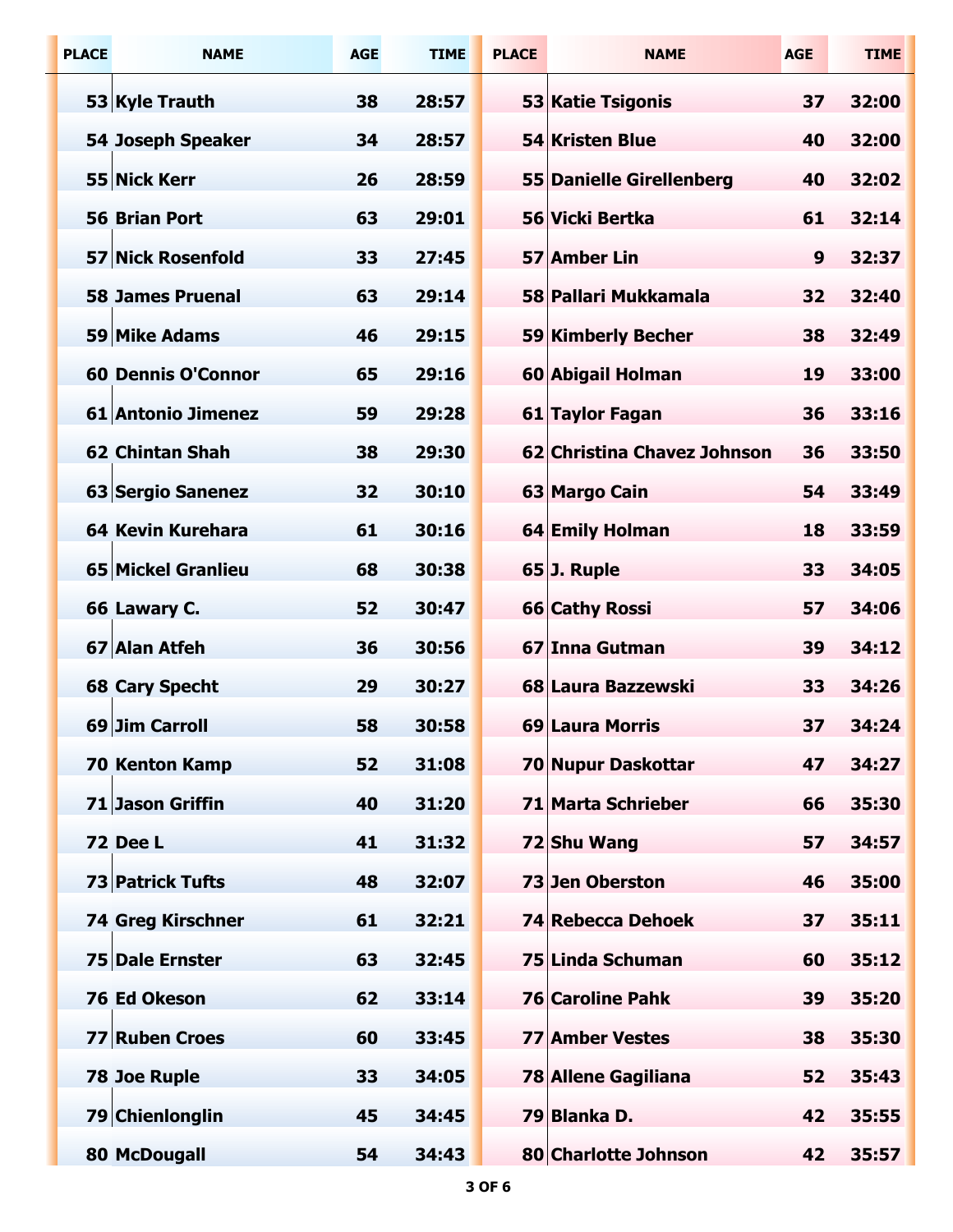| <b>PLACE</b> | <b>NAME</b>                  | <b>AGE</b>              | <b>TIME</b> | <b>PLACE</b> | <b>NAME</b>               | <b>AGE</b> | <b>TIME</b> |
|--------------|------------------------------|-------------------------|-------------|--------------|---------------------------|------------|-------------|
|              | 81 Kyle Sands                | 45                      | 35:44       |              | 81 Nonie Hanlay           | 43         | 36:03       |
|              | <b>82 Michael Holman</b>     | 50                      | 36:45       |              | 82 Amy Sayre              | 43         | 36:08       |
|              | 83 Broderick Belh            | 50                      | 36:45       |              | 83 Chris Blacksten        | 42         | 36:22       |
|              | 84 Ike M.                    | 31                      | 37:37       |              | 84 Andrea Martinelli      | 34         | 36:32       |
|              | 85 Lane C. Reed              | 53                      | 38:34       |              | 85 Paula Schuuamm         | 56         | 36:40       |
|              | <b>86 Gary Kinsey</b>        | 60                      | 38:45       |              | 86 Kirsten Johnsen Martin | 42         | 36:55       |
|              | 87 Aldo Dunlap               | 41                      | 39:49       |              | 87 Lan Bello              | 47         | 35:58       |
|              | <b>88 Kunal Agazual</b>      | 34                      | 41:40       |              | 88 Angelica Conbras       | 43         | 37:35       |
|              | 89 James Reilly              | 66                      | 42:25       |              | 89 Neeta (Parineeta) Rao  | 33         | 37:39       |
|              | 90 Leu Clark                 | 68                      | 43:40       |              | 90 Ine Hartman            | 48         | 37:50       |
|              | 91 Stukovsky                 | 78                      | 44:05       |              | 91 Elizabeth Osborn       | 36         | 37:56       |
|              | 92 Ramon Cintron             | 53                      | 45:17       |              | 92 Brittany Okpagn        | 30         | 38:00       |
|              | 93 Jorge Simmonds            | 70                      | 45:52       |              | 93 Barbara Meyer          | 55         | 38:06       |
|              | 94 G. David Long             | 62                      | 46:10       |              | 94 Febi Oyelana           | 28         | 38:50       |
|              | 95 Roman Smulka              | 64                      | 46:55       |              | 95 Lisa Harrison          | 53         | 39:04       |
|              | <b>96 Zownirowyer</b>        | 66                      | 45:55       |              | 96 Kristen Daniel         | 16         | 40:00       |
|              | 97 A. Olson                  | 51                      | 47:12       |              | 97 Raye Bugnosa           | 53         | 40:22       |
|              | 98 Layns Barker              | 51                      | 47:17       |              | 98 Suyan Sneek            | 53         | 40:44       |
|              | 99 Stephen Hutchins          | 62                      | 48:26       |              | 99 Diane Kurohara         | 62         | 41:09       |
|              | <b>100 Vincent Cuzlyzing</b> | $\overline{\mathbf{z}}$ | 48:40       |              | 100 Gloria Browne         | 47         | 41:10       |
|              | 101 Lawrence Cuzlozing       | 42                      | 48:40       |              | 101 Heather Kech          | 29         | 42:00       |
|              | <b>102 Tom Sneeringer</b>    | 63                      | 49:50       |              | 102 Jennifer Zeeman       | 28         | 42:05       |
|              | 103 Glenn Perrigum           | 59                      | 50:20       |              | 103 Angie Sparks          | 39         | 42:07       |
|              | 104 John Longworth           | 63                      | 51:40       |              | 104 Emily Redly           | 26         | 42:24       |
|              | 105 Michael Lim              | 62                      | 51:50       |              | 105 Sally Kliphuis        | 68         | 42:55       |
|              | 106 John A Bond MD           | 60                      | 52:10       |              | <b>106 Denise Aread</b>   | 42         | 43:00       |
|              | 107 Patrick Beiter           | 40                      | 52:39       |              | 107 Sheeh Mathus          | 40         | 43:10       |
|              | 108 Alim Lalan               | 46                      | 53:31       |              | 108 Vivian Guidice        | 65         | 44:00       |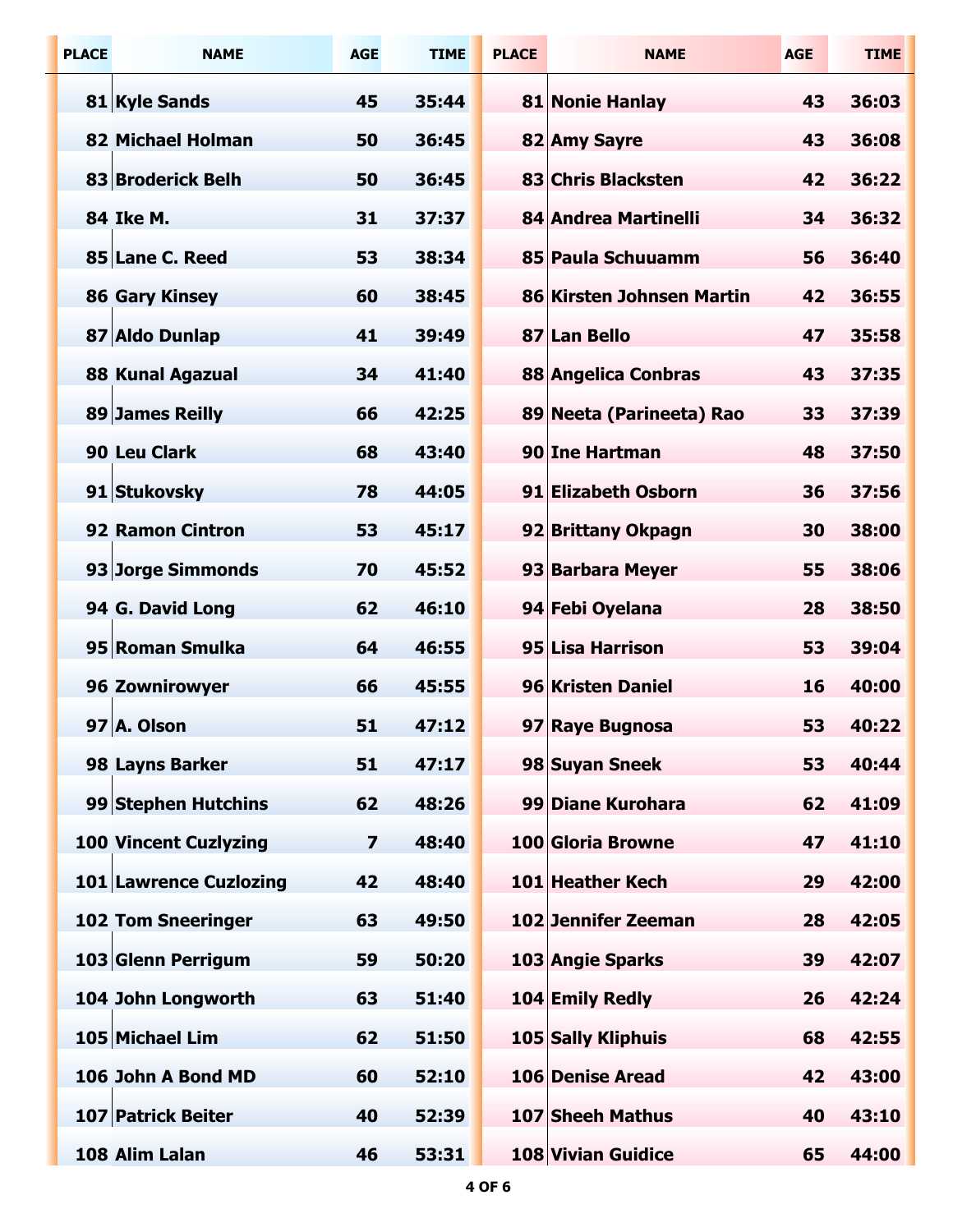| <b>PLACE</b> | <b>NAME</b>                          | <b>AGE</b>              | <b>TIME</b> | <b>PLACE</b> | <b>NAME</b>                  | <b>AGE</b> | <b>TIME</b> |
|--------------|--------------------------------------|-------------------------|-------------|--------------|------------------------------|------------|-------------|
|              | 109 Dale Carlson                     | 65                      | 53:26       |              | 109 Chong B. L.              | 53         | 44:01       |
|              | 110 Dan Young                        | 55                      | 56:09       |              | 110 Aonora Thasson           | 48         | 45:00       |
|              | 111 Ernesto Agbayan                  | 58                      | 56:12       |              | 111 Lauren Snut              | 46         | 45:08       |
|              | 112 Phil Peterson                    | 63                      | 56:45       |              | 112 Ellen Fleener            | 62         | 47:26       |
|              | 113 Tim Karen                        | 57                      | 56:50       |              | 113 Denise Guzman            | 40         | 48:11       |
|              | 114 Ed Bangi                         | 49                      | 56:57       |              | 114 Karensa Franklin         | 34         | 48:12       |
|              | 115 John Baer                        | 58                      | 56:58       |              | 115 Ruth K,                  | 41         | 48:00       |
|              | 116 Rain Bugnoxen                    | 56                      | 57:05       |              | 116 L. Gale Hamilton Brandon | 51         | 48:26       |
|              | 117 Dr. Angel Mattos (on Scoot 100   |                         | 57:10       |              | 117 Denise Hightower         | 46         | 50:04       |
|              | 118 Sumberto Saenz Jr. (Strolle4 mo. |                         | 56:23       |              | 118 Ginger Tissier           | 38         | 50:25       |
|              | 119 Randy Rice                       | 57                      | 57:45       |              | 119 Gwen Lee                 | 57         | 51:04       |
|              | 120 Ed Wong                          | 63                      | 58:59       |              | $120 G.$ Green               | 66         | 51:14       |
|              | 121 Jota Cravath                     | 62                      | 58:51       |              | 121 Cathy Canty              | 43         | 51:13       |
|              | <b>122 Grant Brown</b>               | 61                      | 1:01:00     |              | 122 Laura Santoro            | 35         | 51:26       |
|              | 123 Angel Mattos Jr                  | 71                      | 1:06:00     |              | 123 Kaye Cualopig            | 42         | 50:38       |
|              | 124 Christian                        | 7                       | 1:07:00     |              | 124 Valerie Wing             | 58         | 55:04       |
|              | 125 Joel Santos                      |                         | 1:08:00     |              | 125 Sue Bond                 | 53         | 52:07       |
|              | 126 Joshua                           | $\overline{\mathbf{z}}$ | 109:00      |              | 126 Libby Beiter             | 38         | 52:38       |
|              | 127 Joseph Lin                       | 42                      | 109:26      |              | 127 Shilpa Amin, MD          | 48         | 53:00       |
|              |                                      |                         |             |              | 128 Yzoauaka Esan            | 39         | 53:00       |
|              |                                      |                         |             |              | 129 Glenda Maurer            | 60         | 54:00       |
|              |                                      |                         |             |              | 130 Lian Caloping            | 12         | 55:37       |
|              |                                      |                         |             |              | 131 Paige Port               | 66         | 55:55       |
|              |                                      |                         |             |              | 132 DC Walker                |            | 56:04       |
|              |                                      |                         |             |              | 133 Carol Young              | 54         | 56:09       |
|              |                                      |                         |             |              | 134 Isioma Okobah            | 51         | 56:15       |
|              |                                      |                         |             |              | 135 Marie Gale Agisayan      | 60         | 56:18       |
|              |                                      |                         |             |              | 136 Patty Jo Kell            | 47         | 56:50       |